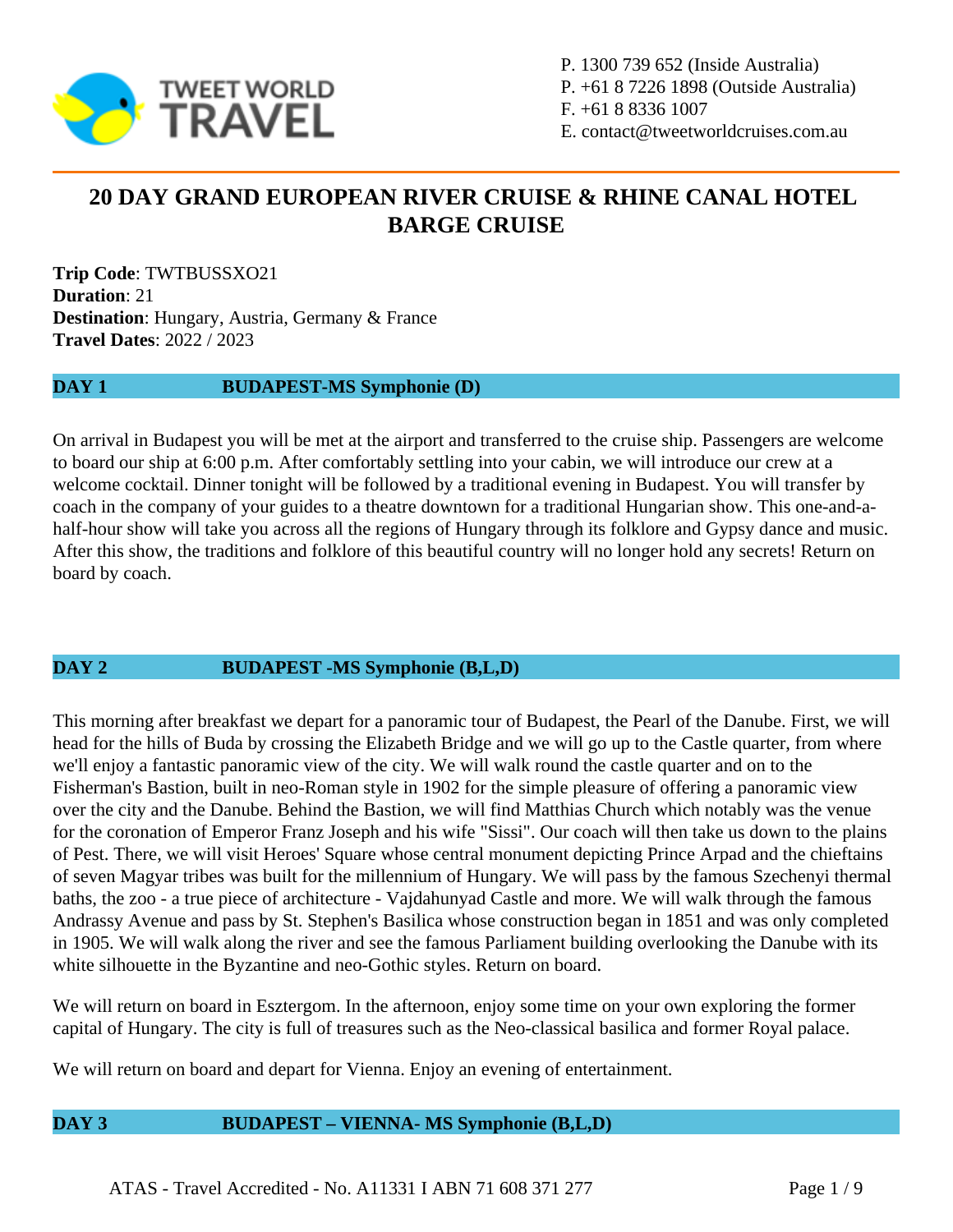Today upon arriving in Vienna, we depart by coach with your local guide. You will discover the Hofburg, which is also known for having been for 600 years the "Winter Residency" of the Habsburgs. Over the course of their reign, they turned this small 13th century fortress into a colossal and beautiful palace. The different buildings today mostly house museums and the gardens, dotted with monuments, have become the Volksgarten and the Burggarten.

We will climb up the Emperor's Staircase to reach the Sisi Museum which extends over six rooms that have been equipped to solely centre on Elisabeth's private life. Here numerous personal items that once belonged to Elisabeth are used to help illustrate the true personality of the frequently misunderstood Empress. The sensitively designed exhibits are inspired by the monarch's poetry and illustrate how the once light-hearted young girl, Sisi, became a restless, unapproachable, and melancholic woman. The more than 300 items on display in the museum include parasols, boxes and gloves which once belonged to Elisabeth, along with a reconstruction of the evening dress worn by 16 year old Sisi in 1854 before she left her home in Munich, and a replica of a section of her imperial railway carriage.

We will then move on to Imperial Apartments and access the 19 official and private rooms that once belonged to Franz Joseph and Elisabeth. The Imperial Apartments reflect the monarchic splendour. You will get to see the Emperor's Audience Chamber, his Conference Room, and his bedroom before peering through Elizabeth's apartments with her salons, lavatory and bathroom and her dressing and exercise room where Elizabeth spent most of her time.

# Return to the boat.

Tonight, we discover Vienna by night with a panoramic coach tour. This two-thousand-year-old city is a true open-air museum. Vienna embodies Romanticism through its powerful architecture and numerous monuments. We will take the famous Ring which encircles historic Vienna, on the right bank of the Danube. Our coach will go past a multitude of buildings that were erected under the old Austro-Hungarian monarchy: The Opera, the City Hall, the Hofburg and many official buildings. We will stop at Schwarzenbergplatz with a monument in honour of Johann Strauss. Then, a walk around Albertina quarter will allow us to admire Hofburg Palace, the winter residence of the Habsburgs which today houses the Sisi Museum, as well as the Augustinian Church where Franz Joseph and Sisi's wedding was conducted. Return to the boat by coach

# **DAY 4 VIENNA- MS Symphonie (B,L,D)**

This morning, after breakfast we depart for a guided tour of the Schönbrunn Palace, the summer residence of the Imperial family, followed by a panoramic tour of Vienna.

You will begin the tour by taking the famous Ring to reach Schoenbrunn Palace. The "Ring" was one of the personal projects of Emperor Franz Joseph. In 1857, he decided to take down the ramparts that enclosed the city centre and had this boulevard built lined with fine buildings. Along the Ring you will admire this architectural showcase of the old Austro-Hungarian monarchy, including: The State Opera; the Hofburg Palace; the Natural History Museum; the City Hall; the Burgtheater and more.

When you arrive at Schoenbrunn Palace, you will be guided through the numerous rooms of the Hapsburgs' summer residence, which bear witness to the splendour of the Court at the time of Maria Theresa. You will also have some time to wander through the Palace gardens.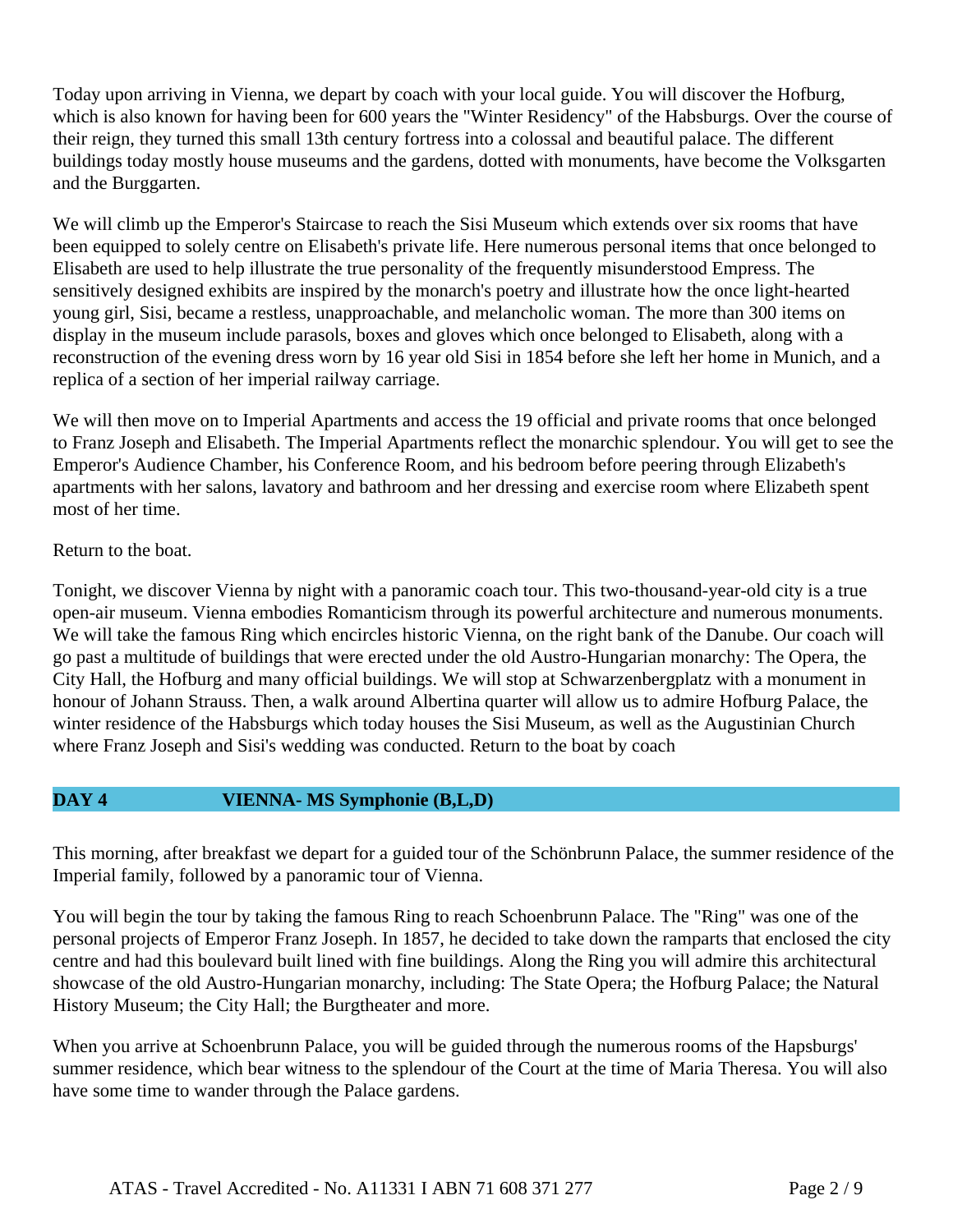You will then return to the coach, which will take you to the city centre to enjoy some free time in the area around St Stephen's Cathedral. You will then return to the coach, which will take you back to the boat, via the Ring.

This afternoon travel by a horse-drawn carriage through the old town and the famous Ring road in Vienna. You will be transferred to the centre of the city to enjoy a horse-drawn carriage ride through the old town and the famous Ring Road. A trip with a Fiaker is a great (and romantic) way of seeing the city in comfort because of the narrow streets and cobblestones.

This evening, we will attend a concert of Viennese music. Departure by coach in the company of our host/hostess towards Vienna's Kursalon where the concert will take place. Famous waltz melodies will take you back to the era of Franz Joseph and Sisi. The first half of the concert will be devoted to Mozart compositions, and the second half to Strauss. The orchestra consists of eight to thirteen musicians, two singers and two dancers who will all make sure you have a good time. During intermission, a free drink will be served (orange juice or sparkling Austrian wine).

Return on board by coach. Our ship will depart at midnight.

# **DAY 5 MELK – PASSAU- MS Symphonie (B,L,D,)**

We will cruise along the most beautiful section of the Wachau Valley before arriving in Melk this morning. On arrival in Melk we depart for a tour of Dürnstein, the fortified village where Richard the Lionheart was once held prisoner.

In the afternoon, we visit the Melk Abbey. Departure by coach in company of your host/hostess towards Melk Abbey. We will meet up with our guides in the inner courtyard to start our visit. The Abbey overlooking the Danube was first built as the Babenberg's fortified castle. It was founded in the 11th century and the current buildings of the Benedictine abbey date from the Baroque era and were designed by architect Jakob Prandtauer.

Melk Abbey now houses a museum in which you will discover several rooms that have been enhanced thanks to architecture, sound, and light as well as the use of various types of media. Computer animations will tell you a story about the construction of the edifices. You will also visit the marble hall, the world-famous library, and the bedchambers where a number of illustrious visitors have slept.

We will return on board and cruise towards Passau. Enjoy an evening of entertainment

# **DAY 6 PASSAU- MS Symphonie (B,L,D)**

Today we set out to explore Passau in the company of hostess, strolling the narrow romantic streets and admiring is Baroque-style buildings.

We return on board and then cruise to Regensburg through the night.

# **DAY 7 REGENSBURG – HILPOSTEIN- MS Symphonie (B,L,D)**

Today we visit Regensburg. On the way our coach will take us to Walhalla, a huge Greek style marble temple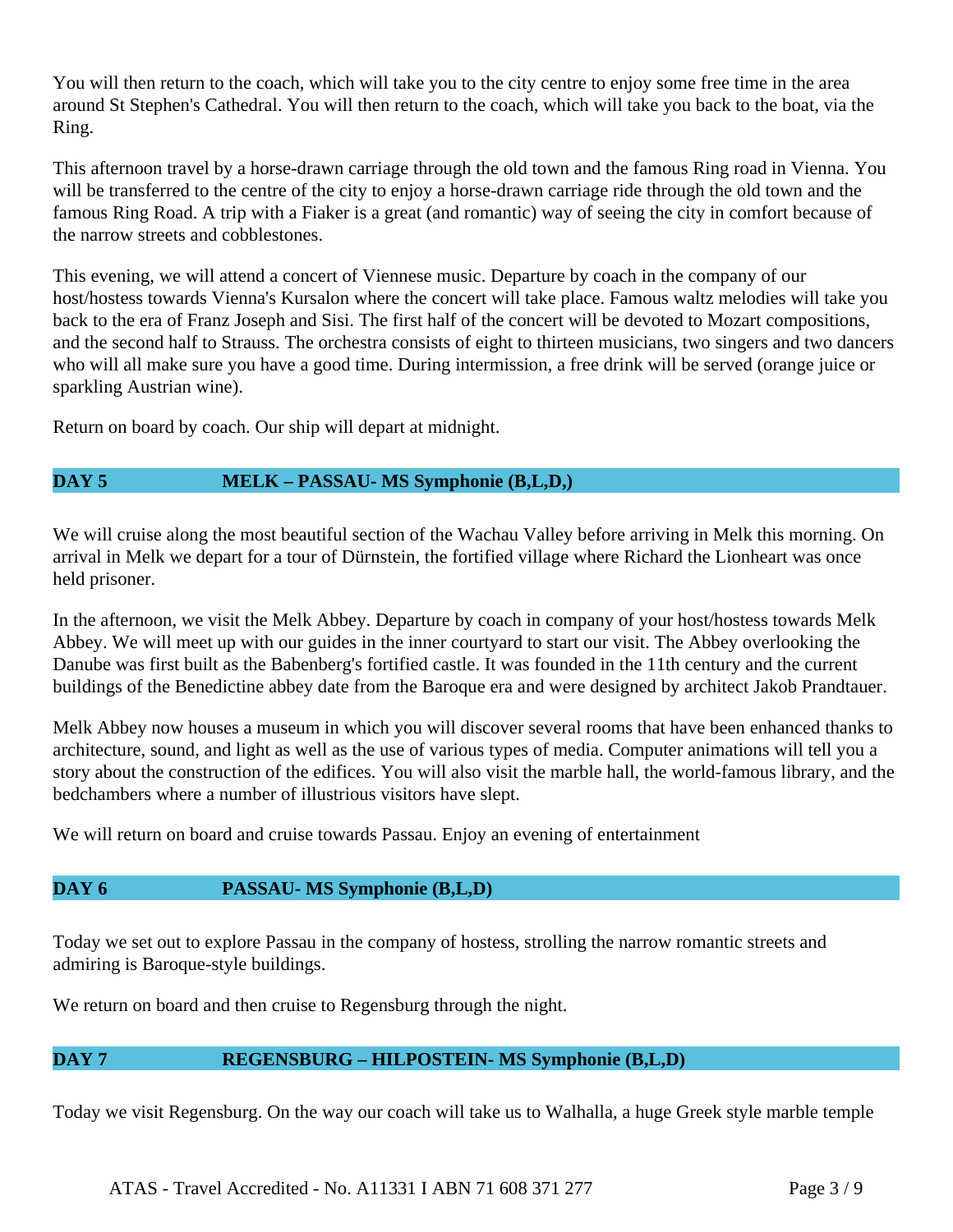overhanging the Danube. Ludwig I of Bavaria mandated the construction of this temple between 1830 and 1842 as a memorial dedicated to Germany's most influential worthies. Inside, we will look at some 129 busts depicting German characters such as artists, military leaders and more.

In the company of our guide, we will set off on a visit of Regensburg on foot. We will discover the imposing stone-built "Porta Praetoria" - the northern gate to the Roman fortress - the Old Town Hall containing the rooms occupied by the Imperial diet from 1663 to 1806, the Gothic Cathedral and the Italian influenced homes of wealthy merchants from the Middle-Ages.

We will return on board in Kelheim and cruise the Rhine-Main-Danube Canal to Hilpostein.

# **DAY 8 HILPOSTEIN - NUREMBERG – BAMBERG- MS Symphonie (B,L,D)**

We arrive in Nuremberg in the morning where we depart for a guided tour of Nuremberg by coach. We will enjoy a panoramic visit of the monuments found outside of the city's medieval walls, including the Nuremberg Palace of Justice, the Nazi Documentation Centre and Party Rally Grounds, the castle area, etc. You will discover the charming side streets and beautiful half-timbered houses before arriving in the Marktplatz. On foot, you will see the gorgeous Schöner Brunnen (beautiful fountain) and the Frauenkirche. During our tour, we will stop and taste one of the local specialties, Lebkuchen, the city's famous gingerbread.

We will return on board in Erlangen and start sailing towards Bamberg. Our ship will cruise through the night.

# **DAY 9 BAMBERG – ROTHENBURG- MS Symphonie (B,L,D)**

We will spend this morning cruising to Schweinfurt. On arrival in Rothenburg, we depart by coach in the company of your hostess for a tour of this charming town. Located along the "Romantic Road", this town has kept its Renaissance layout virtually intact as it has not undergone any changes since the Thirty Years' War, making it one of the most authentic towns in Germany. A local guide will lead you to the 15th century ramparts, the Spital Bastion, the Market Square and Town Hall as well as the renowned St James's church (exteriors only). After your guided walking tour, you will have some free time to stroll through the romantic streets, visit some of the museums such as the Criminal Museum exhibiting instruments of torture, the Christmas Museum or the Doll and Toy Museum - entrance fees to be paid on location - or have a taste of some of the local specialties.

We will return on board in Kitzingen. Our ship will cruise through the night.

# **DAY 10 WÜRZBURG – WERTHEIM- MS Symphonie (B,L,D)**

Today we depart for a guided tour of Würzburg and the former Residence of the Prince-Bishops of Würzburg. Departure by coach in the company of your hostess to the center of Würzburg. Our tour will start with a visit to the Würzburg Residence (or Residenz), former palace of the Prince-Bishops of Würzburg. Construction was commissioned by Prince-Bishop Friedrich Carl von Schönborn as a replacement for the old Marienberg Fortress and lasted between 1720 and 1780. You will discover 40 rooms richly decorated with furniture, paintings, and tapestries by 18th century master artists and climb up the monumental Main Staircase designed by Balthasar Neumann. Among others, you will visit the Baroque Imperial Hall whose frescoes were the works of Italian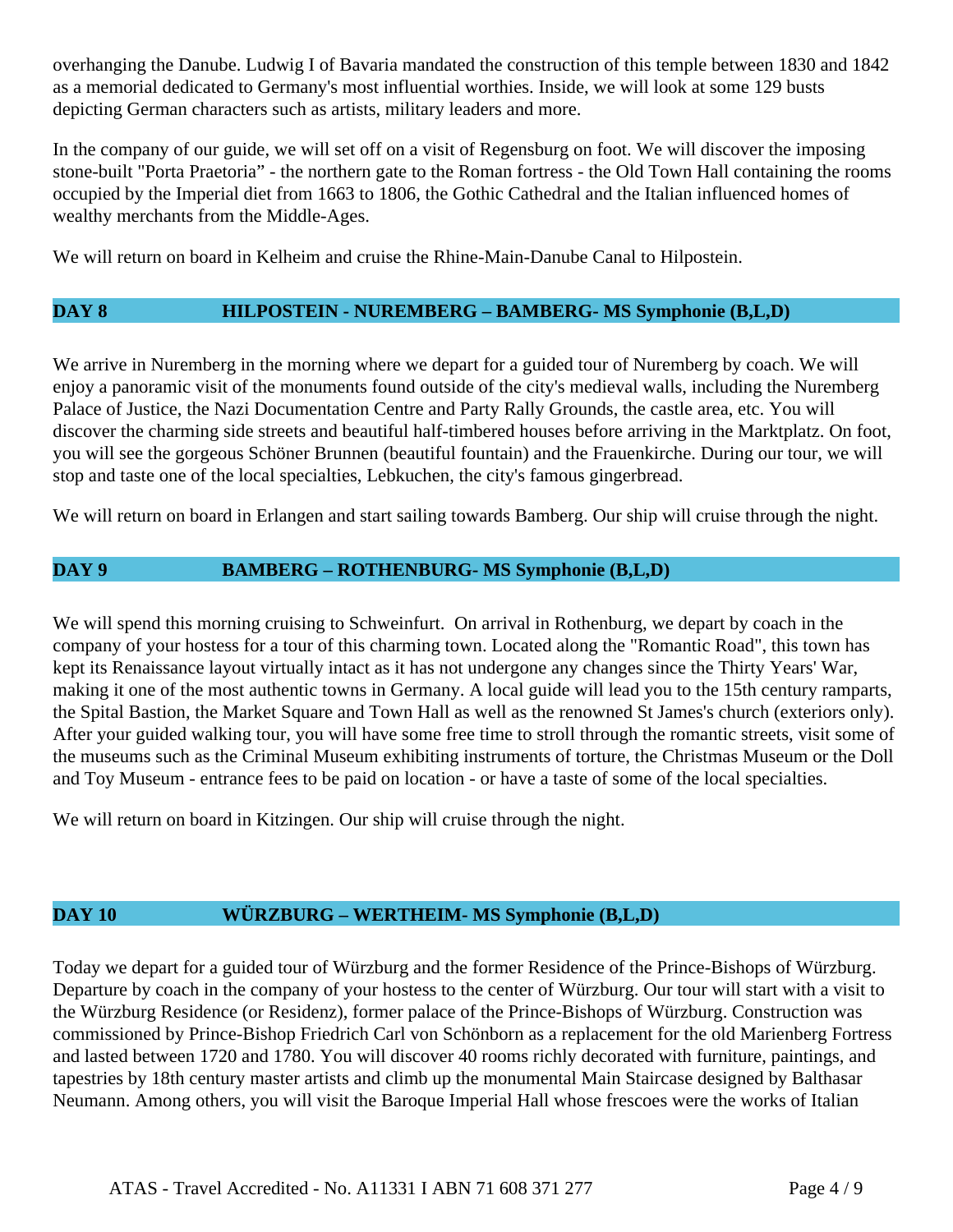painter Giovanni Battista Tiepolo, and the Imperial Apartments richly decorated in Rococo style.

Our tour will continue downtown where you will have some free time before returning on board by coach.

We will return on board in Karlstadt. Our ship will cruise through the night.

# **DAY 11 WERTHEIM - MILTENBERG – ASCHAFFENBURG- MS Symphonie (B,L,D)**

Today we explore Miltenberg in the company of our hostess and discover this charming, very typical German village. Its marketplace surrounded by half-timbered houses, its Grande Rue and former Town Hall make Miltenberg a unique town and the "pearl of the Main".

We return on board and cruise to Aschaffenburg.

#### **DAY 12 ASCHAFFENBURG - FRANKFURT – MAINZ- MS Symphonie (B,L,D)**

Today the ship will depart for Frankfurt. On arrival in Frankfurt we will depart for a panoramic tour of the city by coach. Frankfurt am Main is a dynamic and international city with Germany's most imposing skyline. Under the skyscrapers, you will find cozy pubs; and at the heart of the bustling city centre, you will find sites full of history. Frankfurt also has an unrivaled museum scene featuring masterpieces spanning nine centuries of European art. We will leave the coach behind to visit the city on foot. After passing in front of the dominant Frankfurt Cathedral, we will discover the old city and the Römerberg, the seat of the city's government since the 15th century. Formerly called the Samstagsberg, it has been the site of markets and fairs, tournaments and festivals, executions, imperial elections, and coronations. Here you will also find a plaque commemorating the book burning by the National Socialists in 1933. After our tour, enjoy some free time before returning to the ship on foot.

We will return on board and cruise to Mainz. Gutenberg's hometown, Mainz lies at the confluence of the Rhine and the Main and is a perfect blend of past and present. Its age-old cathedral is not to be missed. You will be able to explore the city in the company of our hostess.

Tonight, is our gala dinner and evening.

# **DAY 13 MAINZ – STRASBOURG (B,L)**

Enjoy buffet breakfast on board as we cruise towards Strasbourg, passing through two impressive locks on the Rhine, Iffezheim and Gambsheim.

We reach Strasbourg at 2:00 p.m. where you will disembark and we will transfer you to your hotel in Strasbourg.

The rest of the day is free at your own leisure.

# **DAY 14 STRASBOURG- MS Raymonde (B,D)**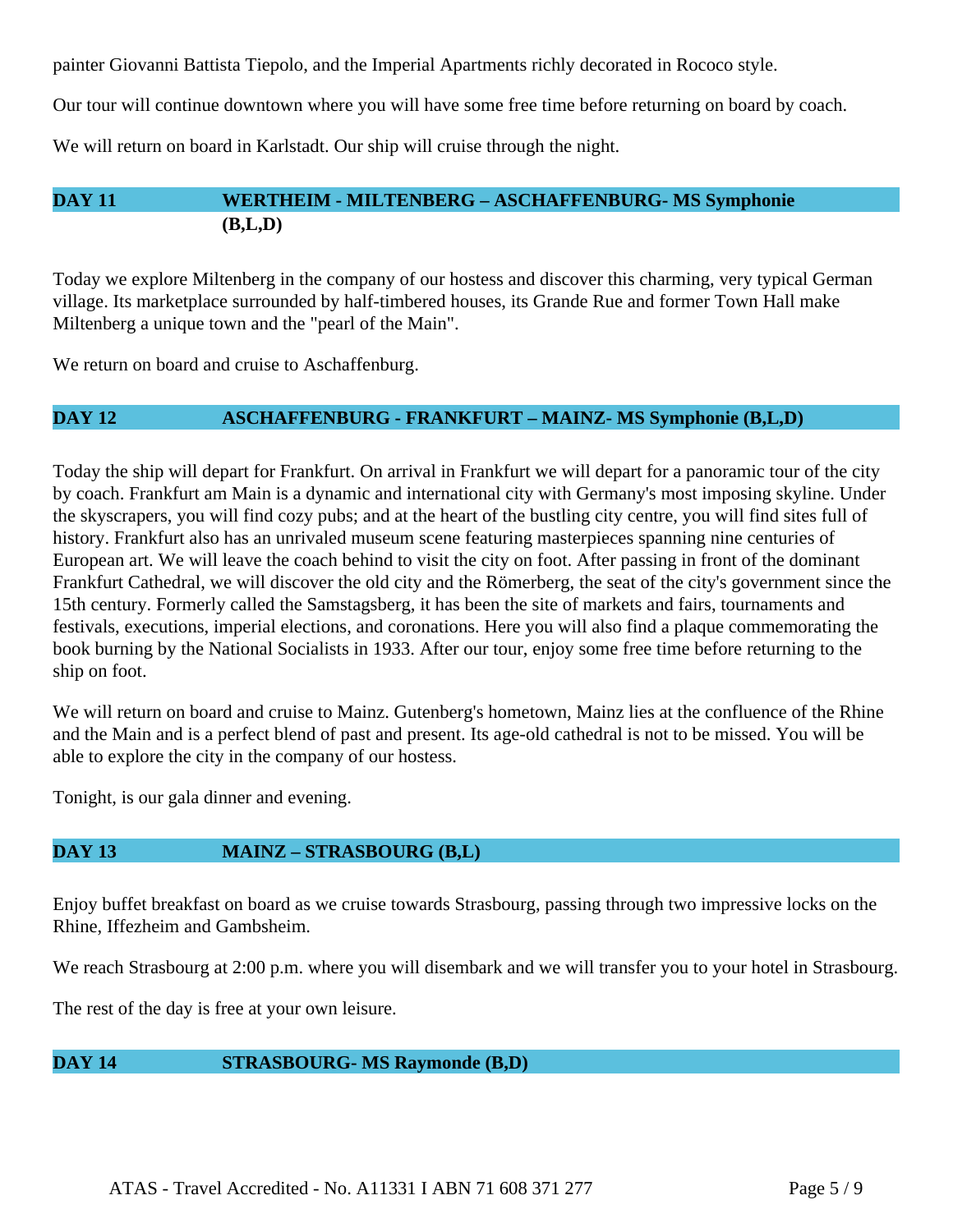After breakfast, the day is free for you to explore Strasbourg or simply relax.

Passengers are welcome to board our barge ship at 6:00 p.m. After comfortably settling into your cabins, we will introduce our crew at a welcome cocktail.

Tonight, we will enjoy dinner followed by a panoramic boat tour of Strasbourg. Set off for the pier in downtown Strasbourg where you will board a panoramic boat which will take you to the famous district of the Petite France. Its canals, charming houses with coloured, half-timbered walls and narrow alleyways will enchant you. You will glide past the Tanners Quarter, the Covered Bridges (Ponts Couverts) and the Panoramic Terrace on the Vauban Dam. Our cruise will continue through the German Quarter. Following the French defeat in 1870, Germany planned to make Strasbourg the capital of the Reichsland or Imperial Territory of Alsace-Lorraine. This district, referred to as the "new town", represented a new form of urban planning, featuring wide roads, monumental administrative and cultural buildings, and luxurious private homes. Landscaping also played a key role in this impressive urban planning scheme. Then you will get the chance to see the European Parliament Building, completed in 1999, which was designed to host monthly sessions of the European Parliament. The architecture of the building is based on a combination of circles and ellipses, with the building laid out and organized into several clearly identified areas. Finally, you will discover the Human Rights Building where the European Court of Human Rights is located. Return on board.

# **DAY 15 STRASBOURG – WALTENHEIM- MS Raymonde (B,L,D)**

We will spend the morning cruising. In the afternoon, join us for an excursion to the lush region of Kochersberg and a visit to the Maison du Kochersberg museum and the Villa Meteor.

In the evening, we will enjoy tarte flambée, a local specialty, at a restaurant in Waltenheim.

# **DAY 16 WALTENHEIM – SAVERNE- MS Raymonde (B,L,D)**

This morning will be spent cruising towards Saverne. Enjoy this bucolic journey passing the towns of Schwindratzheim, nestled on a hillside, and Hochfelden, a typical local village. During the morning, feel free to stroll or bike on the paved trails alongside the canal.

In the afternoon, join us on a tour of the Château du Haut-Barr, nicknamed "The Eye of Alsace", where you will discover a splendid view over the Alsatian plains. Enjoy unrivalled views over the Alsace plain from the Haut-Barr Castle, often called "the Eye of Alsace". Constructed in 1170, it was transformed and restored during the 14th century. It was built at an altitude of 470 metres on 3 wide rocks linked by a footbridge called the "Devil's Bridge" and a series of staircases, which enabled the Bishops of Strasbourg to watch over the Zorn Valley and the Alsace Plain. With your guide, you will have the opportunity to discover this wonderful castle which has been listed as a historic monument since 1874. On your return journey to the boat, you will stop off at the Chappe Tower, an ancient telegraph, where you'll see an interactive display on the ancestry of all means of telecommunication. Since 1794, France was the first country to have a telecommunications network thanks to Claude Chappe who invented the aerial telegraph. From 1798 to 1852, the station at Saverne helped link Strasbourg to Paris. Return on board.

# **DAY 17 SAVERNE – LUTZELBOURG- MS Raymonde (B,L,D)**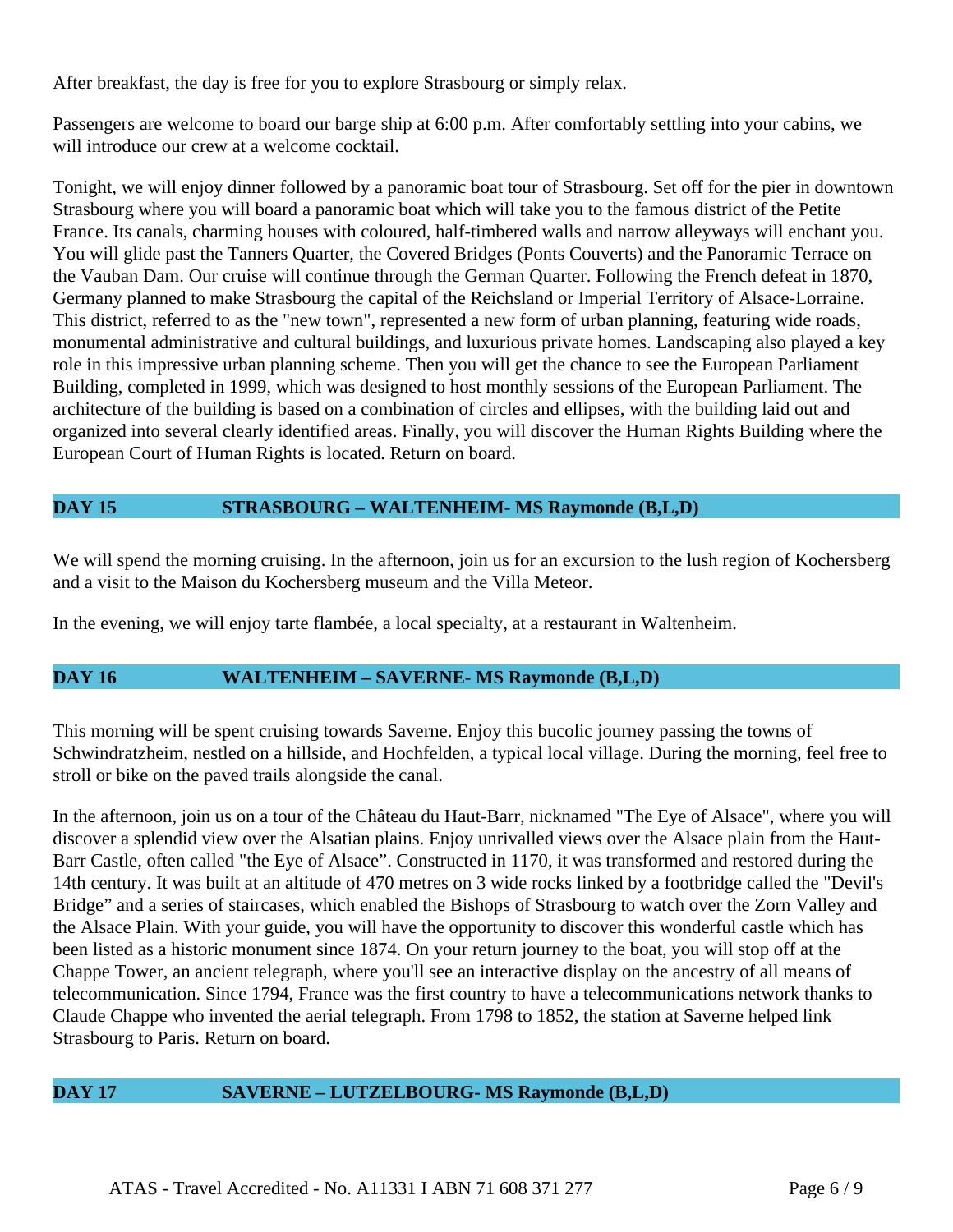We will set out on a guided tour of Saverne. Virtually unknown by the usual tourist routes, the city offers a wide range of places to discover. The town has preserved many relics from its past. Founded in Roman times, Saverne was the former residence of the Bishops of Strasbourg. This town has always been a major crossing point and a place of cultural exchange, thus considered to be the gateway to Alsace. You will visit the Main Street, with its unicorn fountain (the unicorn is the town's guardian and emblem), the Katz House, decorated with wonderful sculpted half-timbered walls, the Church of Notre Dame with its porch tower from the 12th century and the former convent of the Récollets founded in the 14th century. Return on board.

We will return on board and cruise towards Lutzelbourg. The canal winds through the Vosges Mountains before joining the Lorraine region. Late in the afternoon, we suggest you set off on foot to marvel at Lutzelbourg Castle.

# **DAY 18 LUTZELBOURG - ARZVILLER INCLINED PLANE – XOUAXANGE-MS Raymonde (B,L,D)**

We will set off for an excursion to the Arzviller inclined plane. Along the way, we will stop at the crystal glassworks near the inclined plane. Within a short walking distance of the Saint-Louis-Arzviller inclined plane, you will visit the Lehrer Crystal Glassworks. Located next to the inclined plane for over 25 years, the crystal glassworks will allow you to discover the secrets of glassblowing through a guided tour. During your visit, you will be able to watch and marvel at the craftspeople blowing and cutting fine crystal. Your guide will reveal all the secrets of glassblowing, which was invented during the 1st century BC in Syria. Nowadays these crystal glassworks have made the Moselle area famous. Afterward, you will have some free time to browse through the gift store, before heading back to the ship.

The boat will cruise through the Artzviller inclined plane - an incredible experience. A fabulous structure, this transverse system boat "elevator" is one-of-a-kind in Europe. The inclined plane replaces 17 successive locks over 2.5 miles that once needed a full day to navigate

# **DAY 19 XOUAXANGE – LAGARDE- MS Raymonde (B,L,D)**

This morning will be spent cruising towards Lagarde, passing through the Réchicourt lock, one of the largest in France, before continuing our journey through the lakes.

In the afternoon, join us on a visit of Sarrebourg that will take us on the Chagall trail. Sarrebourg, is located at the gates of the Vosges and Alsace, and is a town with a rich diversity of attractions. Its historic and cultural heritage holds many unexpected treasures. The town began to develop during the 1st century A.D. and over time, has seen remarkable growth. Its nickname "Sarrebourg la Marchande" (or Trader) is due to its many shops and businesses. During the guided visit of the town, you will be able to admire monuments like the cinema, built in 1912 during the Art Nouveau movement, the library, and the Custine Hotel. You will also get to admire the square and the Chapel of the Cordeliers with its quite unique stained-glass window by Marc Chagall. This true hymn to peace was created over a period of 18 months and installed in 1979. The chapel was built in 1265 but was demolished as it looked likely to fall into ruin. A decision was made to preserve only its choir. Marc Chagall was then contacted and asked to design and create a stained-glass window to close off the choir. It is the largest stained-glass window ever made by the artist - 12 metres high by 7.5 metres wide. Other stained-glass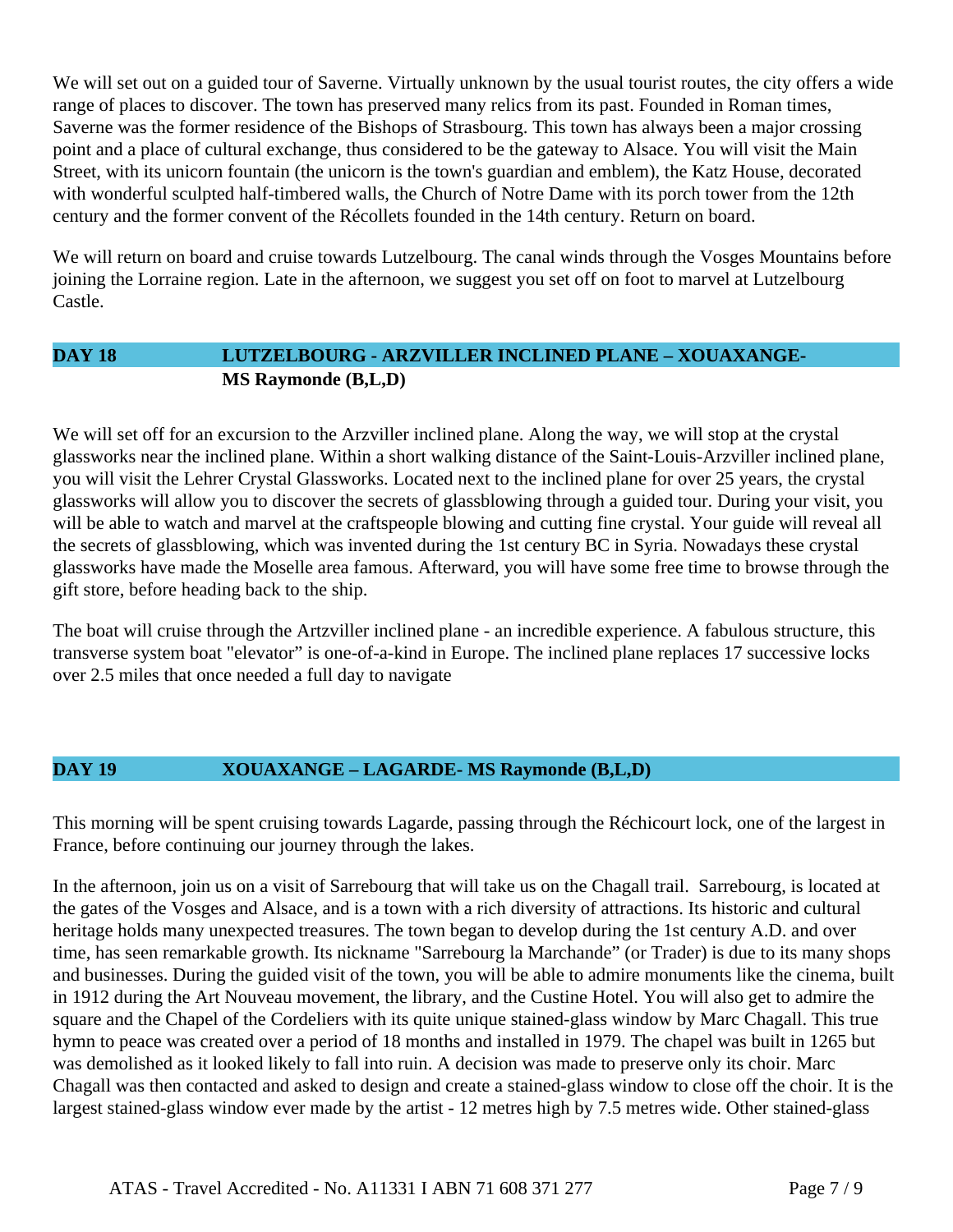windows were also created by the artist to act as the side windows. Afterwards, take a stroll along the Grand'rue and admire the beautiful facades from the 18th century. End of the guided visit of Sarrebourg. Return on board.

Tonight, is our gala evening and dinner.

#### **DAY 20 LAGARDE – STRASBOURG 01/11/2021 (B)**

Enjoy one last buffet breakfast on board before disembarking at 9:00 a.m. Transfer by coach back to Strasbourg, arriving late in the morning. We transfer you to the airport for your onward flight. End of our services.

# **DAY**

# **Terms And Conditions Liability**

Tweet World Travel (herewith called the Company) acts as a co-ordinator for all persons taking these tours in the making of all arrangements for transportation, sightseeing and hotel accommodation. The Company does not own, manage, control or operate any transportation vehicle, any hotel or restaurant or any other supplier of services. All vouchers and tickets issued are subjected to the terms and conditions specified by the supplier and all services are subjected to the laws of the country where the services are provided. Unforeseeable circumstances such as force majeure, adverse weather, flight rescheduling, hotel overbooking and faults with transportation or road conditions may also have an effect on the tour itinerary after the commencement date. Any decision made in respect of tour services by independent suppliers/operators or airlines to re-route or amend the itinerary due to any of the above or similar circumstances is at the discretion of the tour service provider and Tweet World Travel shall not be liable for any claim whatsoever arising from such events. We strongly urge all customers to undertake a high level of personal responsibility in order to ensure that possessions, equipment and personal documents are closely monitored and protected at all times. We also strongly advise all customers to purchase appropriate travel insurance to protect you from financial loss and personal injuries in the event of an emergency.

You acknowledge and agree that there are inherent risks involved in participating in the tour, including without limitation possible contact with native flora/fauna, local residents, unforeseen events and travel in remote locations. By making a booking, you agree to accept all risks associated with the tour. You agree to unconditionally release us from, all liability, including without limitation in contract and in tort, for any cause or action, including any injury, damage, loss, cost, delay, additional expense or inconvenience caused directly or indirectly as a result of the inherent risks associated with the tour, or any force majeure events or other events which are beyond our control, including but not limited to war, civil disobedience, terrorism, insurrection, accident, explosion, sickness, fire, floods, severe weather, acts of God, acts of Government, alteration or cancellation of scheduled air services, accidents to or failure of machinery or equipment or industrial action.

If we or our service providers are affected in any way by a force majeure event, we may in our discretion vary or cancel any itinerary or arrangement in relation to the tour as we consider necessary, without incurring any liability to you.

Each service provider is responsible for the part of the tour it conducts. Service providers are not our agents